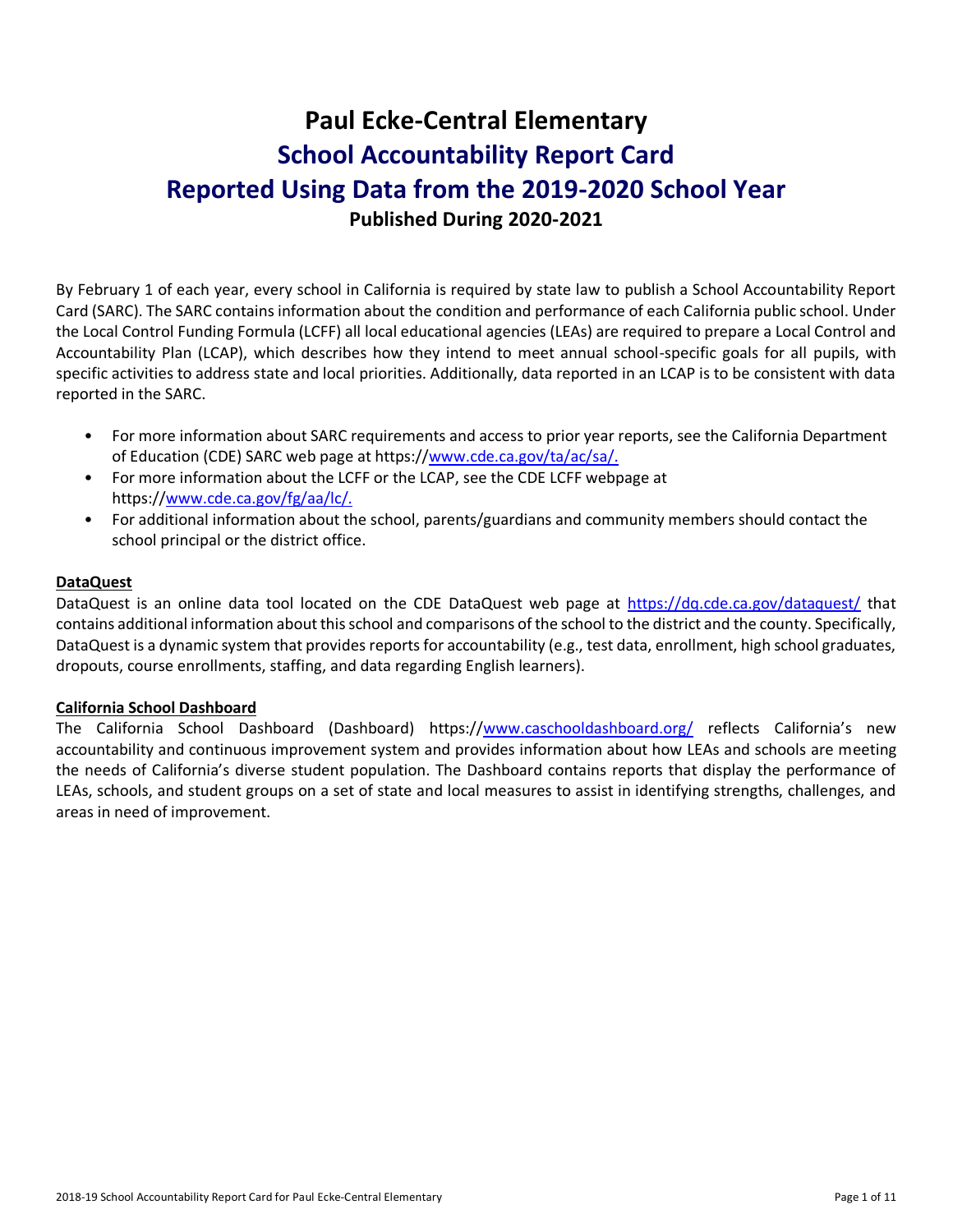# **About This School**

#### **School Contact Information (School Year 2020-2021)**

| <b>Entity</b>                            | <b>Contact Information</b>   |
|------------------------------------------|------------------------------|
| <b>School Name</b>                       | Paul Ecke-Central Elementary |
| <b>Street</b>                            | 185 Union St.                |
| City, State, Zip                         | Encinitas, CA 92024-2119     |
| <b>Phone Number</b>                      | (760) 944-4323               |
| Principal                                | <b>Wesley Sechrest</b>       |
| <b>Email Address</b>                     | wesley.sechrest@eusd.net     |
| Website                                  | www.eusd.net/pe              |
| <b>County-District-School (CDS) Code</b> | 37 68080 6038145             |

#### **District Contact Information (School Year 2020-2021)**

| <b>Entity</b>        | <b>Contact Information</b>                        |
|----------------------|---------------------------------------------------|
| <b>District Name</b> | <b>Encinitas Union Elementary School District</b> |
| Phone Number         | 760.944.4300                                      |
| Superintendent       | Andrée Grey                                       |
| <b>Email Address</b> | Andrée.Grey@eusd.net                              |
| Website              | www.eusd.net/pages/default.aspx                   |

### **School Description and Mission Statement (School Year 2020-2021)**

Paul Ecke Central Elementary School is located in the western section of the City of Encinitas and serves approximately 615 students. Teachers and staff are dedicated to ensuring the academic success of every student and providing a safe and productive learning experience. The school has developed educational programs designed to provide the skills and tools necessary for students to explore their creativity while developing a strong educational base.

Learning is facilitated through meaning-centered instructional strategies which utilize critical thinking, cooperation, and communication. Students develop self-respect, acceptance and appreciation for others in our diverse community. Paul Ecke Central School is committed to instilling a rich foundation of life-long learning, where character, creativity and risktaking are taught, encouraged and valued. Students will become productive citizens skilled to meet the challenge of an ever-changing world. We offer a dual language strand where we provide literacy and content instruction in two languages (Spanish/ English) and integrate native English speakers with native Spanish speakers with the goal of bilingual and biliterate students.

Our mission is to prepare our children to be successful, contributing members of school, work and society. Working as a nurturing team of staff, parents and community members, we provide challenging bi-cultural and bilingual learning experiences. Our students are the focus of all site-based decisions. This strategy helps us educate children to become effective communicators, collaborative team members, constructive thinkers and problem solvers, self-directed learners, quality producers, and responsible members of society.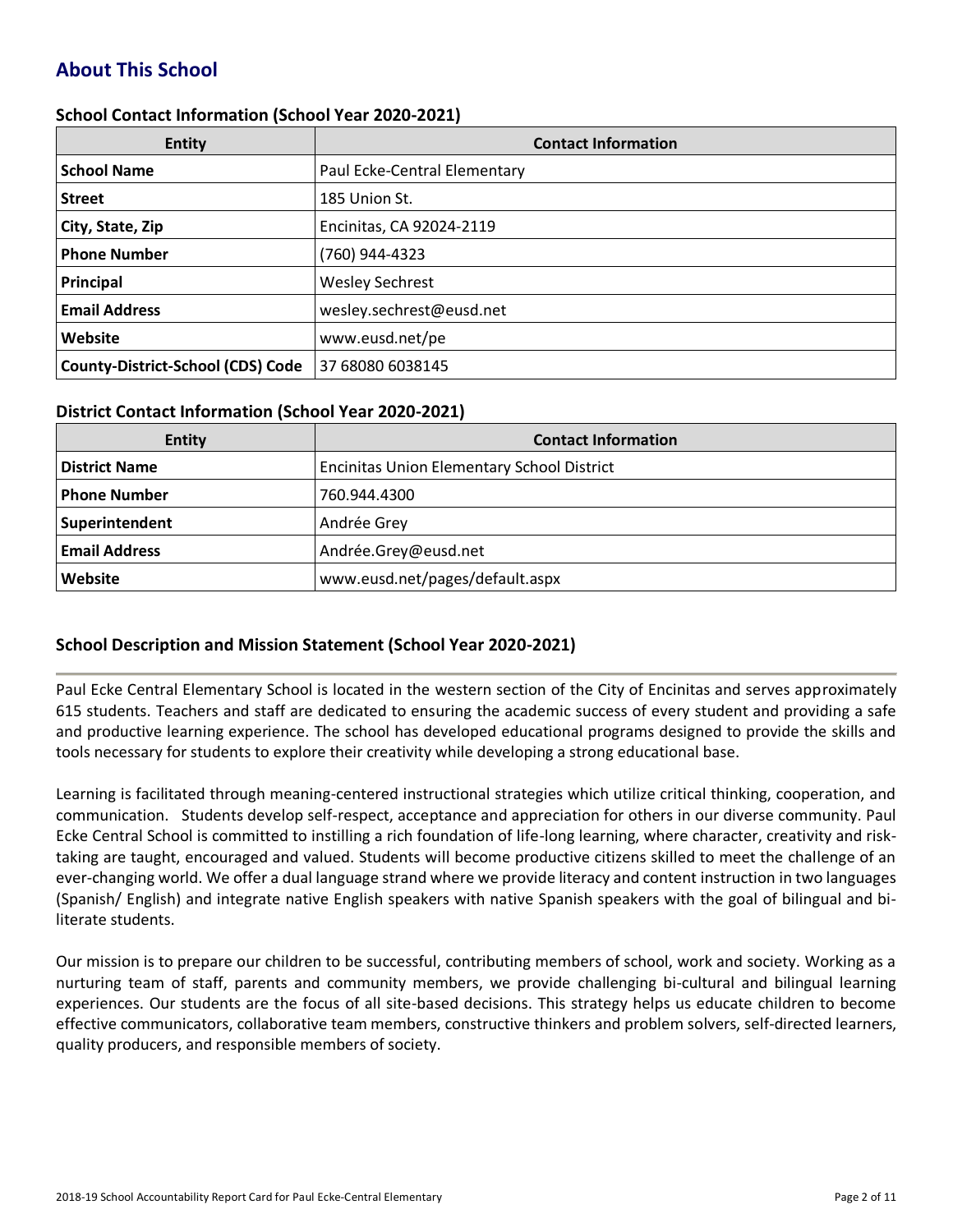### **Student Enrollment by Grade Level (School Year 2019-2020)**

| <b>Grade Level</b>      | <b>Number of Students</b> |
|-------------------------|---------------------------|
| Kindergarten            | 97                        |
| Grade 1                 | 85                        |
| Grade 2                 | 100                       |
| Grade 3                 | 99                        |
| Grade 4                 | 92                        |
| Grade 5                 | 94                        |
| Grade 6                 | 99                        |
| <b>Total Enrollment</b> | 666                       |

### **Student Enrollment by Student Group (School Year 2019-2020)**

| <b>Student Group</b>                   | <b>Percent of Total Enrollment</b> |
|----------------------------------------|------------------------------------|
| <b>Black or African American</b>       | 0.6                                |
| American Indian or Alaska Native       | 1.4                                |
| Asian                                  | 3.8                                |
| <b>Filipino</b>                        | 0.3                                |
| <b>Hispanic or Latino</b>              | 30.8                               |
| Native Hawaiian or Pacific Islander    | 0.3                                |
| White                                  | 57.4                               |
| <b>Two or More Races</b>               | 4.4                                |
| <b>Socioeconomically Disadvantaged</b> | 24.8                               |
| <b>English Learners</b>                | 14.6                               |
| <b>Students with Disabilities</b>      | 12.5                               |
| <b>Homeless</b>                        | 0.3                                |

# **A. Conditions of Learning**

### **State Priority: Basic**

The SARC provides the following information relevant to the State priority: Basic (Priority 1):

- Degree to which teachers are appropriately assigned and fully credentialed in the subject area and for the pupils they are teaching;
- Pupils have access to standards-aligned instructional materials; and
- School facilities are maintained in good repair

### **Teacher Credentials**

| <b>Teachers</b>                                                    |          | <b>School</b><br>2019-20 | <b>School</b><br>2020-21 | <b>District</b><br>2020-21 |
|--------------------------------------------------------------------|----------|--------------------------|--------------------------|----------------------------|
| With Full Credential                                               | 27       | 31                       | 33                       | 285                        |
| Without Full Credential                                            | $\Omega$ |                          |                          | Д                          |
| Teaching Outside Subject Area of Competence (with full credential) |          |                          |                          |                            |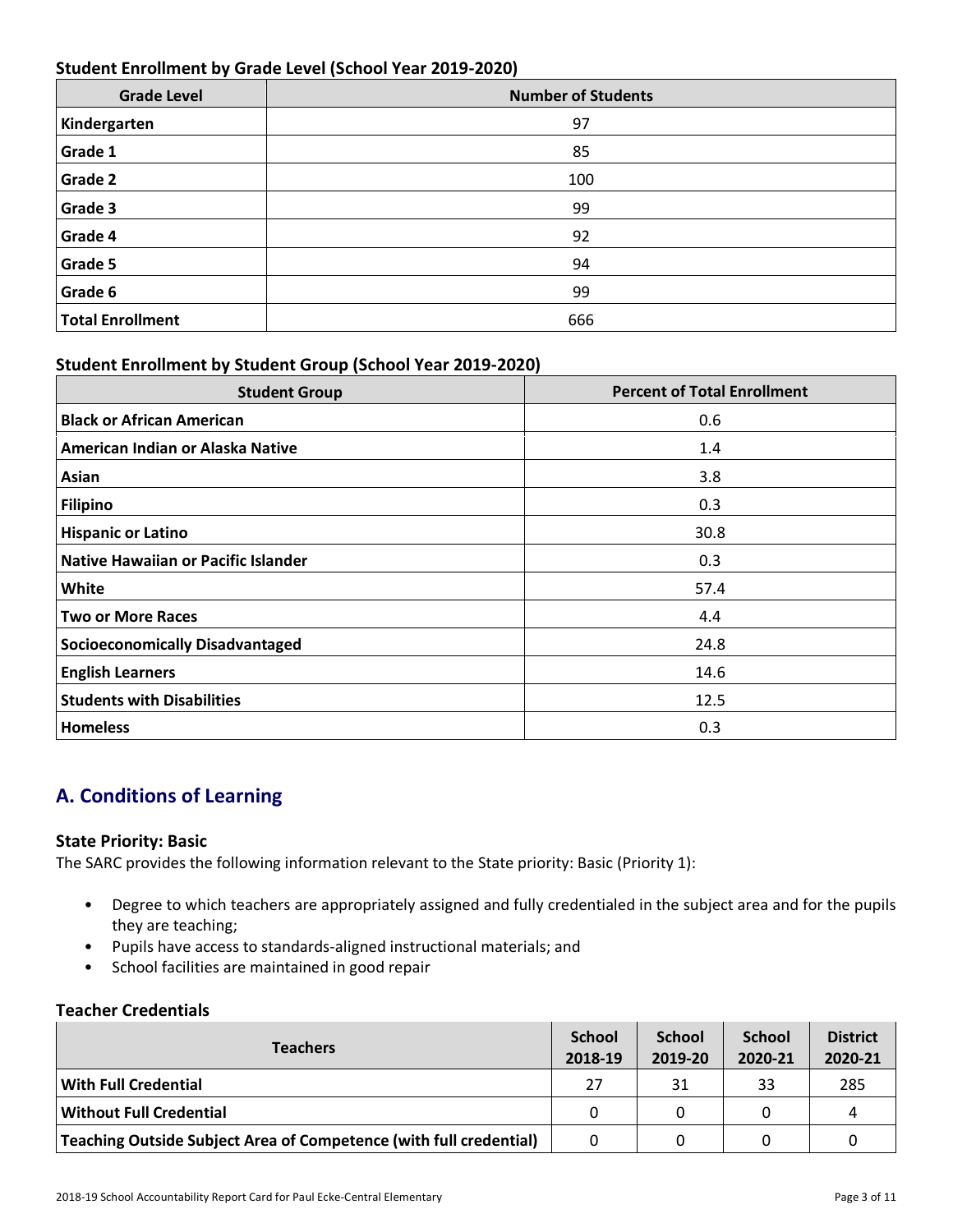### **Teacher Misassignments and Vacant Teacher Positions**

| <b>Indicator</b>                               | 2018-19 | 2019-20 | 2020-21 |
|------------------------------------------------|---------|---------|---------|
| Misassignments of Teachers of English Learners |         |         |         |
| <b>Total Teacher Misassignments*</b>           |         |         |         |
| Vacant Teacher Positions                       |         |         |         |

Note: "Misassignments" refers to the number of positions filled by teachers who lack legal authorization to teach that grade level, subject area, student group, etc. \*Total Teacher Misassignments includes the number of Misassignments of Teachers of English Learners.

### **Quality, Currency, Availability of Textbooks and Other Instructional Materials (School Year 2020-2021)**

#### **Year and month in which data were collected:** September, 2020

| <b>Subject</b>                | <b>Textbooks and Other Instructional</b><br><b>Materials/year of Adoption</b> | <b>From Most</b><br>Recent<br><b>Adoption?</b> | <b>Percent Students</b><br><b>Lacking Own</b><br><b>Assigned Copy</b> |
|-------------------------------|-------------------------------------------------------------------------------|------------------------------------------------|-----------------------------------------------------------------------|
| <b>Reading/Language Arts</b>  | National Geographic/2017                                                      | Yes                                            | O                                                                     |
| <b>Mathematics</b>            | Scott Foresman-Addison Wesley/2009                                            | Yes                                            | 0                                                                     |
| <b>Science</b>                | Houghton Mifflin/2007                                                         | Yes                                            | 0                                                                     |
| <b>History-Social Science</b> | Harcourt/2006                                                                 | Yes                                            | 0                                                                     |

Note: Cells with N/A values do not require data.

### **School Facility Conditions and Planned Improvements**

Paul Ecke Central Elementary School provides a safe, clean environment for students, staff and volunteers. The school received site upgrades as part of the Capital Facilites and Technology Plan during the summer of 2015 that included solar tubes, solar panels, new windows, carpet and flooring, classroom furniture. During the Summer of 2016, in partnership with the City of Encinitas, Paul Ecke Central's Vulcan Avenue student drop off and pick up areas were remodeled to ensure student safety. On the playground and common areas, wooden benches and fencing were replaced with more durable synthetic ones. The entire school was repainted in 2018. The restrooms were also refurbished. In 2009-10 the Media Center was remodeled to include new furniture, carpeting, and a media information desk. During the 2010-11 school year, the kindergarten play structure and main playground structures were updated with new equipment. A running track was installed during the 2011-12 school year and a section of the track was upgraded in the Summer of 2016. The asphalt was resurfaced in October 2018. New play structure, electronic marquee, and a storage barn were also installed in December 2018. The coating on the asphalt was performed in 2019

District maintenance supervisors are proactive and conduct inspections at school sites on a continual basis. Repairs necessary to keep the school in good repair and working order are completed in a timely manner. A work order process is used to ensure efficient service and that emergency repairs are given the highest priority.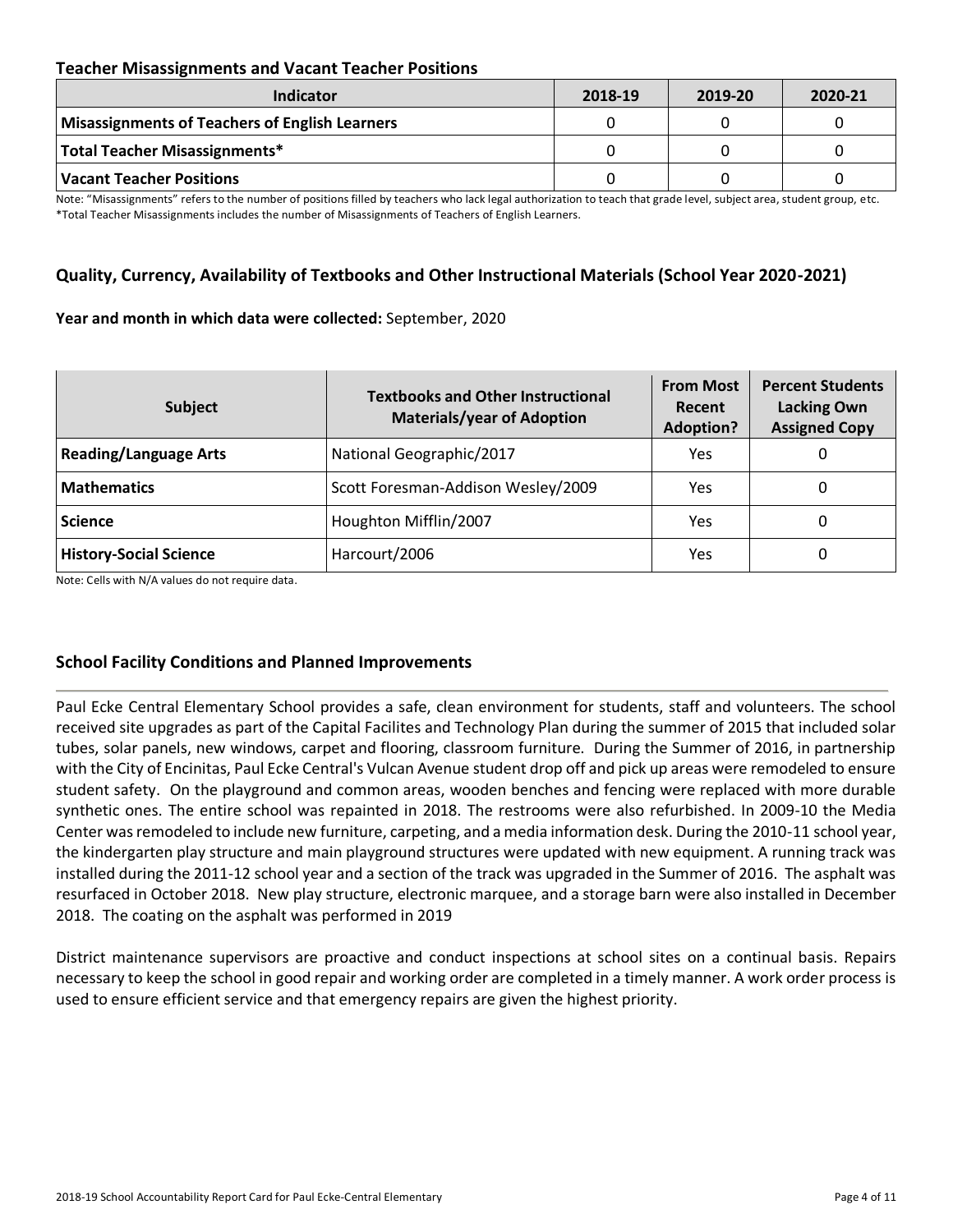# **School Facility Good Repair Status**

Using the **most recently collected** FIT data (or equivalent), provide the following:

- Determination of repair status for systems listed
- Description of any needed maintenance to ensure good repair
- The year and month in which the data were collected
- The rate for each system inspected
- The overall rating

#### **Year and month of the most recent FIT report:** February 19, 2020

| <b>System Inspected</b>                                                       | <b>Rating</b> | <b>Repair Needed and Action Taken or Planned</b> |
|-------------------------------------------------------------------------------|---------------|--------------------------------------------------|
| <b>Systems: Gas Leaks,</b><br><b>Mechanical/HVAC, Sewer</b>                   | Good          |                                                  |
| <b>Interior: Interior Surfaces</b>                                            | Good          |                                                  |
| <b>Cleanliness: Overall Cleanliness,</b><br><b>Pest/ Vermin Infestation</b>   | Good          |                                                  |
| <b>Electrical: Electrical</b>                                                 | Good          |                                                  |
| Restrooms/Fountains: Restrooms,<br>Sinks/Fountains                            | Good          |                                                  |
| <b>Safety: Fire Safety, Hazardous</b><br><b>Materials</b>                     | Good          |                                                  |
| <b>Structural: Structural Damage,</b><br><b>Roofs</b>                         | Good          |                                                  |
| <b>External: Playground/School</b><br>Grounds, Windows/<br>Doors/Gates/Fences | Good          |                                                  |
| <b>Overall Rating</b>                                                         | Exemplary     |                                                  |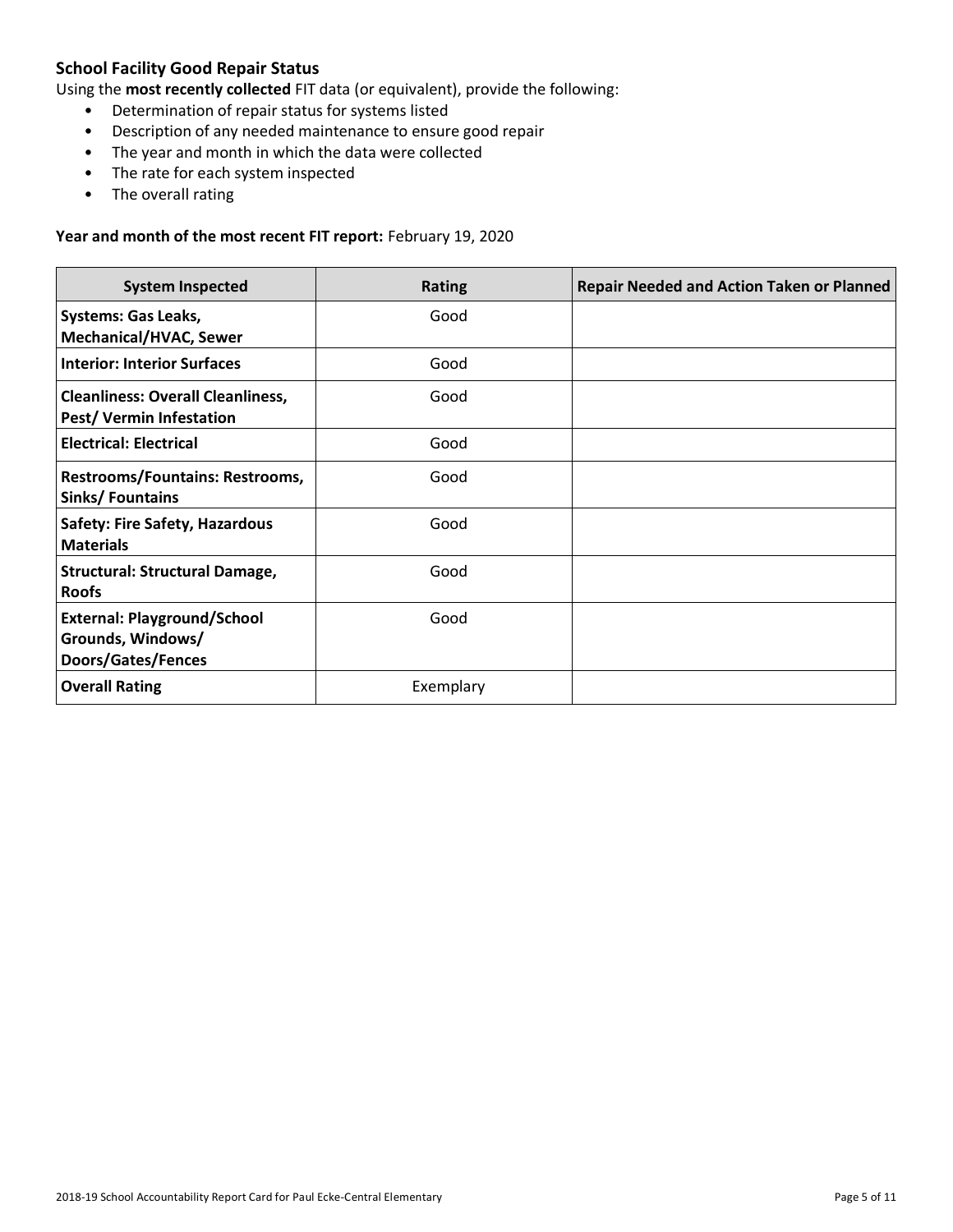# **B. Pupil Outcomes**

# **State Priority: Pupil Achievement**

The SARC provides the following information relevant to the State priority: Pupil Achievement (Priority 4):

- **Statewide assessments** (i.e., California Assessment of Student Performance and Progress [CAASPP] System, which includes the Smarter Balanced Summative Assessments for students in the general education population and the California Alternate Assessments [CAAs] for English language arts/literacy [ELA] and mathematics given in grades three through eight and grade eleven. Only eligible students may participate in the administration of the CAAs. CAAs items are aligned with alternate achievement standards, which are linked with the Common Core State Standards [CCSS] for students with the most significant cognitive disabilities); and
- The percentage of students who have successfully completed courses that satisfy the requirements for entrance to the University of California and the California State University, or career technical education sequences or programs of study.

# **CAASPP Test Results in ELA and Mathematics for All Students Grades Three through Eight and Grade Eleven**

### **Percentage of Students Meeting or Exceeding the State Standard**

| <b>Subject</b>                                                       | <b>School</b><br>2018-19 | <b>School</b><br>2019-20 | <b>District</b><br>2018-19 | <b>District</b><br>2019-20 | <b>State</b><br>2018-19 | <b>State</b><br>2019-20 |
|----------------------------------------------------------------------|--------------------------|--------------------------|----------------------------|----------------------------|-------------------------|-------------------------|
| <b>English Language Arts/Literacy</b><br>$\vert$ (grades 3-8 and 11) | 69                       | N/A                      | 75                         | N/A                        | 50                      | N/A                     |
| <b>Mathematics</b><br>$\sqrt{\frac{1}{2}}$ (grades 3-8 and 11)       | 63                       | N/A                      | 71                         | N/A                        | 39                      | N/A                     |

Note: Cells with N/A values do not require data.

Note: The 2019-2020 data are not available. Due to the COVID-19 pandemic, Executive Order N-30-20 was issued which waived the requirement for statewide testing for the 2019-2020 school year.

Note: Percentages are not calculated when the number of students tested is ten or less, either because the number of students in this category is too small for statistical accuracy or to protect student privacy.

Note: ELA and mathematics test results include the Smarter Balanced Summative Assessment and the CAA. The "Percent Met or Exceeded" is calculated by taking the total number of students who met or exceeded the standard on the Smarter Balanced Summative Assessment plus the total number of students who met the standard (i.e., achieved Level 3-Alternate) on the CAAs divided by the total number of students who participated in both assessments.

# **CAASPP Test Results in ELA by Student Group**

### **Grades Three through Eight and Grade Eleven (School Year 2019-2020)**

| <b>Student Group</b>                | <b>Total</b><br><b>Enrollment</b> | <b>Number</b><br><b>Tested</b> | Percent<br><b>Tested</b> | Percent<br><b>Not</b><br><b>Tested</b> | Percent<br>Met or<br><b>Exceeded</b> |
|-------------------------------------|-----------------------------------|--------------------------------|--------------------------|----------------------------------------|--------------------------------------|
| <b>All Students</b>                 | N/A                               | N/A                            | N/A                      | N/A                                    | N/A                                  |
| <b>Male</b>                         | N/A                               | N/A                            | N/A                      | N/A                                    | N/A                                  |
| Female                              | N/A                               | N/A                            | N/A                      | N/A                                    | N/A                                  |
| <b>Black or African American</b>    | N/A                               | N/A                            | N/A                      | N/A                                    | N/A                                  |
| American Indian or Alaska Native    | N/A                               | N/A                            | N/A                      | N/A                                    | N/A                                  |
| Asian                               | N/A                               | N/A                            | N/A                      | N/A                                    | N/A                                  |
| <b>Filipino</b>                     | N/A                               | N/A                            | N/A                      | N/A                                    | N/A                                  |
| <b>Hispanic or Latino</b>           | N/A                               | N/A                            | N/A                      | N/A                                    | N/A                                  |
| Native Hawaiian or Pacific Islander | N/A                               | N/A                            | N/A                      | N/A                                    | N/A                                  |
| White                               | N/A                               | N/A                            | N/A                      | N/A                                    | N/A                                  |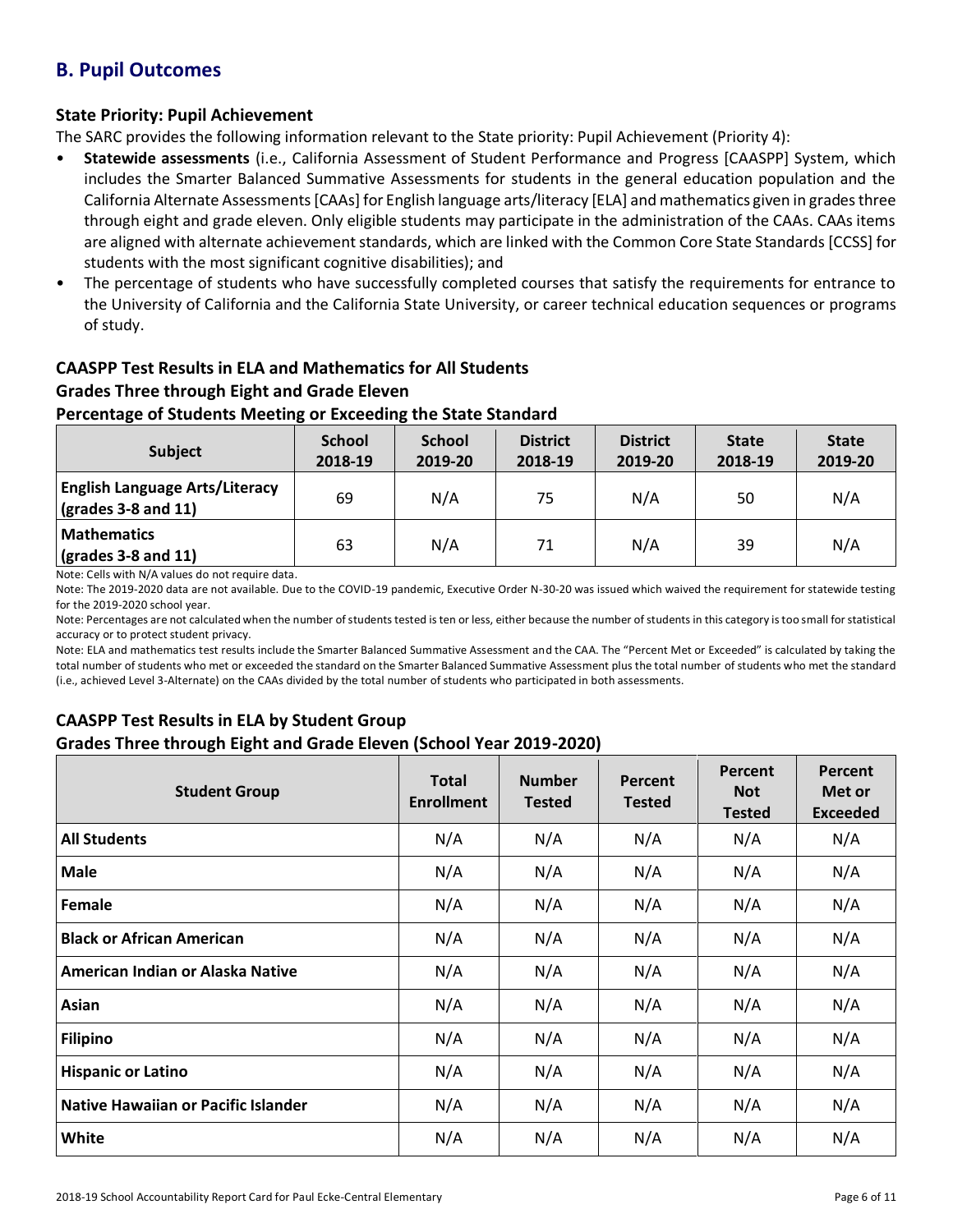| <b>Student Group</b>                                 | <b>Total</b><br><b>Enrollment</b> | <b>Number</b><br><b>Tested</b> | Percent<br><b>Tested</b> | Percent<br><b>Not</b><br><b>Tested</b> | Percent<br>Met or<br><b>Exceeded</b> |
|------------------------------------------------------|-----------------------------------|--------------------------------|--------------------------|----------------------------------------|--------------------------------------|
| <b>Two or More Races</b>                             | N/A                               | N/A                            | N/A                      | N/A                                    | N/A                                  |
| <b>Socioeconomically Disadvantaged</b>               | N/A                               | N/A                            | N/A                      | N/A                                    | N/A                                  |
| <b>English Learners</b>                              | N/A                               | N/A                            | N/A                      | N/A                                    | N/A                                  |
| <b>Students with Disabilities</b>                    | N/A                               | N/A                            | N/A                      | N/A                                    | N/A                                  |
| <b>Students Receiving Migrant Education Services</b> | N/A                               | N/A                            | N/A                      | N/A                                    | N/A                                  |
| <b>Foster Youth</b>                                  | N/A                               | N/A                            | N/A                      | N/A                                    | N/A                                  |
| <b>Homeless</b>                                      | N/A                               | N/A                            | N/A                      | N/A                                    | N/A                                  |

Note: Cells with N/A values do not require data.

Note: The 2019-2020 data are not available. Due to the COVID-19 pandemic, Executive Order N-30-20 was issued which waived the requirement for statewide testing for the 2019-2020 school year.

# **CAASPP Test Results in Mathematics by Student Group Grades Three through Eight and Grade Eleven (School Year 2019-2020)**

| <b>Student Group</b>                                 | <b>Total</b><br><b>Enrollment</b> | <b>Number</b><br><b>Tested</b> | Percent<br><b>Tested</b> | Percent<br><b>Not</b><br><b>Tested</b> | Percent<br>Met or<br><b>Exceeded</b> |
|------------------------------------------------------|-----------------------------------|--------------------------------|--------------------------|----------------------------------------|--------------------------------------|
| <b>All Students</b>                                  | N/A                               | N/A                            | N/A                      | N/A                                    | N/A                                  |
| <b>Male</b>                                          | N/A                               | N/A                            | N/A                      | N/A                                    | N/A                                  |
| Female                                               | N/A                               | N/A                            | N/A                      | N/A                                    | N/A                                  |
| <b>Black or African American</b>                     | N/A                               | N/A                            | N/A                      | N/A                                    | N/A                                  |
| American Indian or Alaska Native                     | N/A                               | N/A                            | N/A                      | N/A                                    | N/A                                  |
| Asian                                                | N/A                               | N/A                            | N/A                      | N/A                                    | N/A                                  |
| <b>Filipino</b>                                      | N/A                               | N/A                            | N/A                      | N/A                                    | N/A                                  |
| <b>Hispanic or Latino</b>                            | N/A                               | N/A                            | N/A                      | N/A                                    | N/A                                  |
| <b>Native Hawaiian or Pacific Islander</b>           | N/A                               | N/A                            | N/A                      | N/A                                    | N/A                                  |
| White                                                | N/A                               | N/A                            | N/A                      | N/A                                    | N/A                                  |
| <b>Two or More Races</b>                             | N/A                               | N/A                            | N/A                      | N/A                                    | N/A                                  |
| <b>Socioeconomically Disadvantaged</b>               | N/A                               | N/A                            | N/A                      | N/A                                    | N/A                                  |
| <b>English Learners</b>                              | N/A                               | N/A                            | N/A                      | N/A                                    | N/A                                  |
| <b>Students with Disabilities</b>                    | N/A                               | N/A                            | N/A                      | N/A                                    | N/A                                  |
| <b>Students Receiving Migrant Education Services</b> | N/A                               | N/A                            | N/A                      | N/A                                    | N/A                                  |
| <b>Foster Youth</b>                                  | N/A                               | N/A                            | N/A                      | N/A                                    | N/A                                  |
| <b>Homeless</b>                                      | N/A                               | N/A                            | N/A                      | N/A                                    | N/A                                  |

Note: Cells with N/A values do not require data.

Note: The 2019-2020 data are not available. Due to the COVID-19 pandemic, Executive Order N-30-20 was issued which waived the requirement for statewide testing for the 2019-2020 school year.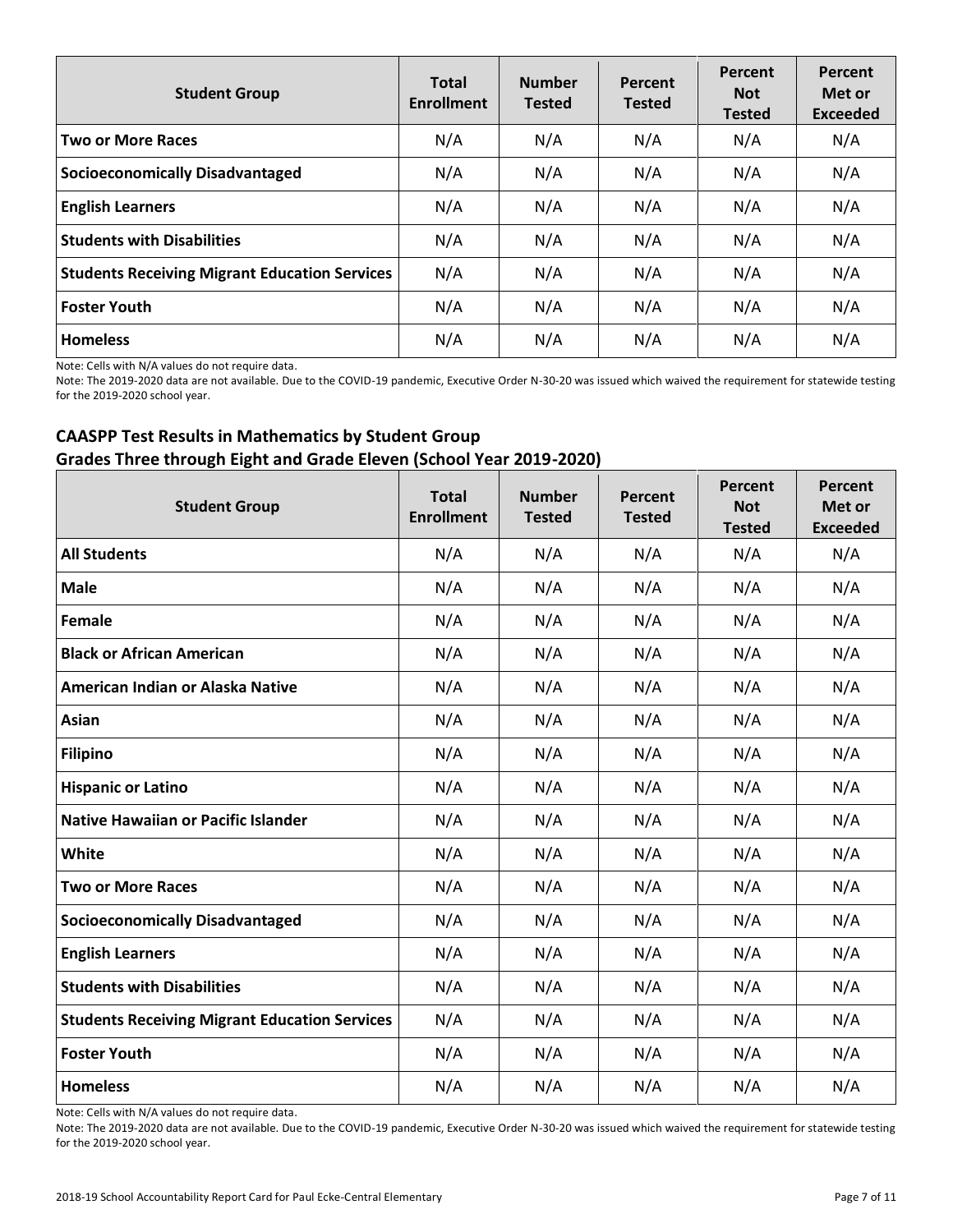### **CAASPP Test Results in Science for All Students Grades Five, Eight, and High School Percentage of Students Meeting or Exceeding the State Standard**

| . .                                   |                          |                          |                            |                            |                         |                         |
|---------------------------------------|--------------------------|--------------------------|----------------------------|----------------------------|-------------------------|-------------------------|
| <b>Subject</b>                        | <b>School</b><br>2018-19 | <b>School</b><br>2019-20 | <b>District</b><br>2018-19 | <b>District</b><br>2019-20 | <b>State</b><br>2018-19 | <b>State</b><br>2019-20 |
| Science (grades 5, 8 and high school) | 52                       | N/A                      | 59                         | N/A                        | 30                      | N/A                     |

Note: Cells with N/A values do not require data.

Note: The 2019-2020 data are not available. Due to the COVID-19 pandemic, Executive Order N-30-20 was issued which waived the requirement for statewide testing for the 2019-2020 school year.

Note: The new California Science Test (CAST) was first administered operationally in the 2018-2019 school year.

### **State Priority: Other Pupil Outcomes**

The SARC provides the following information relevant to the State priority: Other Pupil Outcomes (Priority 8):

Pupil outcomes in the subject areas of physical education.

### **California Physical Fitness Test Results (School Year 2019-2020)**

| <b>Grade Level</b> | <b>Percentage of Students</b><br><b>Meeting Four of Six</b><br><b>Fitness Standards</b> |     | <b>Percentage of Students</b><br><b>Meeting Six of Six</b><br><b>Fitness Standards</b> |  |
|--------------------|-----------------------------------------------------------------------------------------|-----|----------------------------------------------------------------------------------------|--|
|                    | N/A                                                                                     | N/A | N/A                                                                                    |  |
|                    | N/A                                                                                     | N/A | N/A                                                                                    |  |
| 9                  | N/A                                                                                     | N/A | N/A                                                                                    |  |

Note: Cells with N/A values do not require data.

Note: The 2019–2020 data are not available. Due to the COVID-19 pandemic, Executive Order N-56-20 was issued which waived the requirement to administer the physical fitness performance test for the 2019–2020 school year.

# **C. Engagement**

### **State Priority: Parental Involvement**

The SARC provides the following information relevant to the State priority: Parental Involvement (Priority 3):

• Efforts the school district makes to seek parent input in making decisions for the school district and each school site

### **Opportunities for Parental Involvement (School Year 2020-2021)**

There are many opportunities for parent involvement at Paul Ecke Central School, including the PTA, School Site Council, ELAC, Parent Art Program, classroom volunteer, garden volunteer, Family Nights, Fall Social, Pancake Fiesta, and field trip chaperones. Parents can find out about out volunteer opportunities at [http://pauleckecentral.com/volunteering](http://pauleckecentral.com/volunteering-at-pec/)[at-pec/](http://pauleckecentral.com/volunteering-at-pec/) or you can call the office at (760) 944-4323.

\*Due to COVID 19, some of the physical volunteering opportunities have been put on pause in order to protect the safety of the PEC Community\*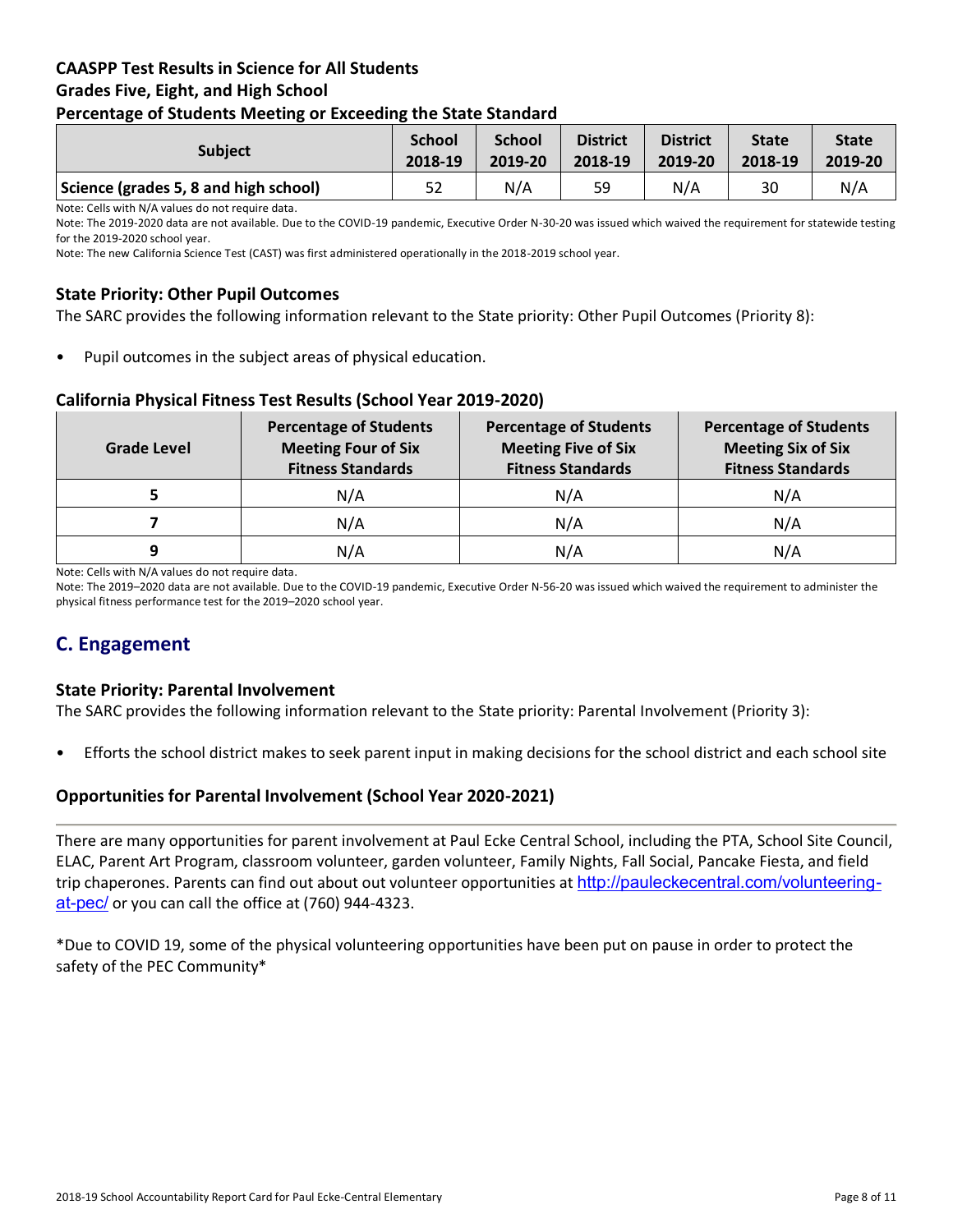# **State Priority: School Climate**

The SARC provides the following information relevant to the State priority: School Climate (Priority 6):

- Pupil suspension rates;
- Pupil expulsion rates; and
- Other local measures on the sense of safety.

### **Suspensions and Expulsions**

### **(data collected between July through June, each full school year respectively)**

| Rate               | <b>School</b><br>2017-18 | <b>School</b><br>2018-19 | <b>District</b><br>2017-18 | <b>District</b><br>2018-19 | <b>State</b><br>2017-18 | <b>State</b><br>2018-19 |
|--------------------|--------------------------|--------------------------|----------------------------|----------------------------|-------------------------|-------------------------|
| <b>Suspensions</b> | 0.4                      | 0.3                      | 0.4                        | 0.2                        | 3.5                     | 3.5                     |
| <b>Expulsions</b>  | 0.0                      | 0.0                      | 0.0                        | 0.0                        | 0.1                     | 0.1                     |

### **Suspensions and Expulsions for School Year 2019-2020 Only**

# **(data collected between July through February, partial school year due to the COVID-19 pandemic)**

| Rate               | <b>School</b><br>2019-20 | <b>District</b><br>2019-20 | <b>State</b><br>2019-20 |
|--------------------|--------------------------|----------------------------|-------------------------|
| <b>Suspensions</b> |                          | 10                         |                         |
| <b>Expulsions</b>  |                          |                            |                         |

Note: The 2019-2020 suspensions and expulsions rate data are not comparable to prior year data because the 2019-2020 school year is a partial school year due to the COVID-19 crisis. As such, it would be inappropriate to make any comparisons in rates of suspensions and expulsions in the 2019-2020 school year compared to prior years.

### **School Safety Plan (School Year 2020-2021)**

Maintaining a safe, clean, and orderly environment is a top priority and essential to teaching and learning. The Comprehensive School Safety Plan (CSSP) is developed by Paul Ecke Central Elementary in consultation with local law enforcement/emergency preparedness staff, School Site Council (SSC) and Administrative Services in order to comply with Senate Bill 187. The CSSP includes: Annual Schools Safety Data, School Safety Policies and Procedures, Emergency Preparedness Procedures, and Emergency Plans and Protocols. It was most recently updated and reviewed in October 2020 and accepted by the Board of Trustees in November 2020.

We conduct regularly scheduled safety drills including fire, shelter-in-place, lockdown and earthquake. We practice evacuation procedures for fire, procedures for disaster preparedness, and to be ready to respond to the possibility of strangers or dangers on campus. Our district maintenance and site custodial personnel routinely check all play equipment for safety and make recommendations for proactive maintenance. To ensure safety during instructional hours, the perimeter gates of the site are locked immediately after entry each morning and reopened only at dismissal. During school hours, all visitors are required to present an ID for processing via our Raptor Visitor System. Additionally, our site is alarmed during non-school hours. To monitor all school sites, each school is equipped with surveillance cameras. We have a strong partnership with the San Diego County Sheriff's Department North Coastal Station in Encinitas, the Carlsbad Police Department and our Carlsbad School Resource Officers. All staff takes pride in our school and work together to maintain a well-kept and safe facility.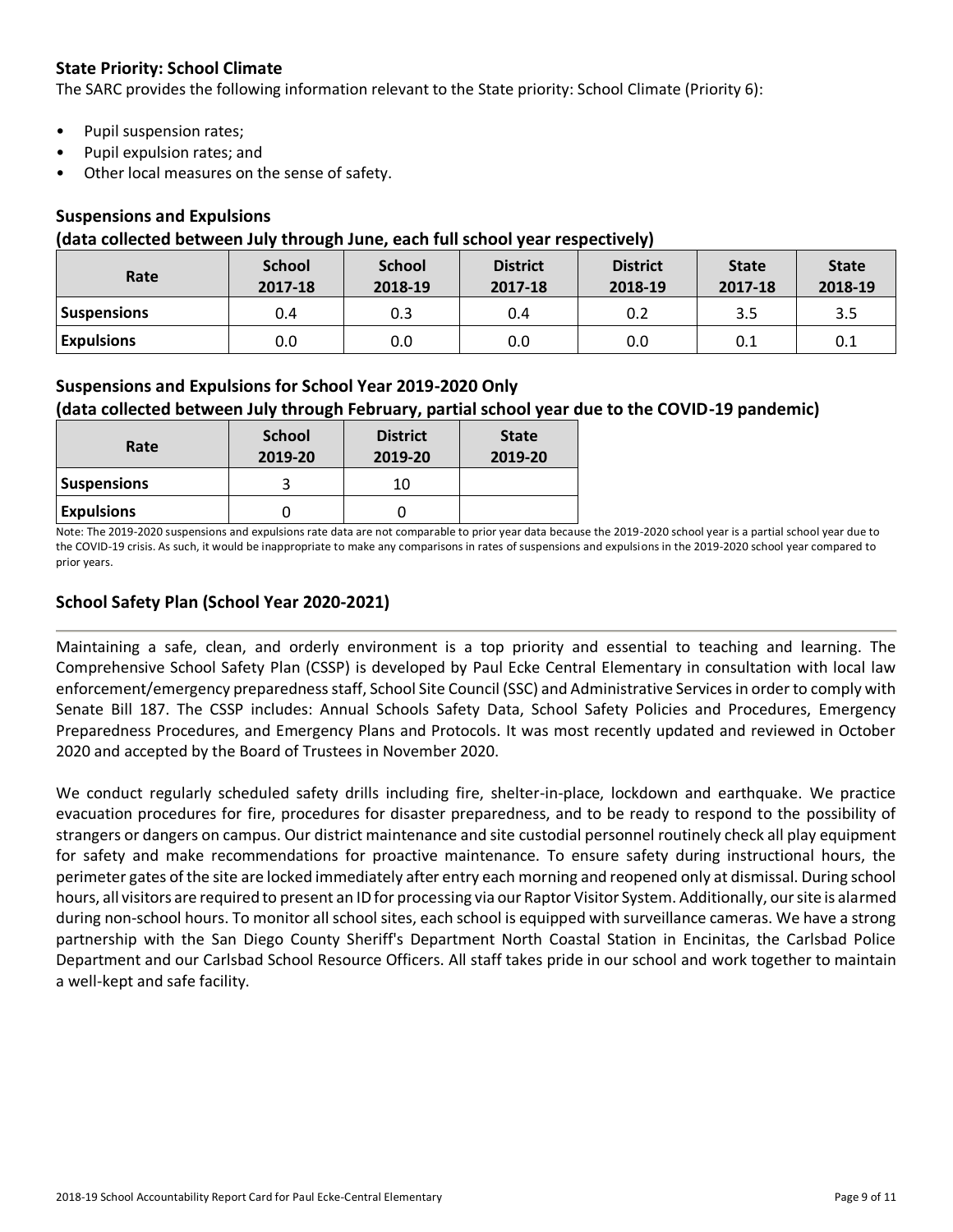# **D. Other SARC Information**

The information in this section is required to be in the SARC but is not included in the state priorities for LCFF.

| Grade<br>Level | <b>Average</b><br><b>Class</b><br><b>Size</b> | # of<br> Classes* Classes* Classes* <br><b>Size</b><br>$1 - 20$ | # of<br><b>Size</b><br>$21 - 32$ | # of<br><b>Size</b><br>$33+$ | Average<br><b>Class</b><br><b>Size</b> | # of<br><b>Size</b><br>$1 - 20$ | # of<br> Classes* Classes* Classes* <br><b>Size</b><br>$21 - 32$ | # of<br><b>Size</b><br>$33+$ | Average<br><b>Class</b><br><b>Size</b> | 2017-18 2017-18 2017-18 2017-18 2018-19 2018-19 2018-19 2018-19 2019-20 2019-20 2019-20 2019-20 <br># of<br> Classes* Classes* Classes*<br><b>Size</b><br>$1 - 20$ | # of<br><b>Size</b><br>21-32 | # of<br><b>Size</b><br>$33+$ |
|----------------|-----------------------------------------------|-----------------------------------------------------------------|----------------------------------|------------------------------|----------------------------------------|---------------------------------|------------------------------------------------------------------|------------------------------|----------------------------------------|--------------------------------------------------------------------------------------------------------------------------------------------------------------------|------------------------------|------------------------------|
| К              | 23                                            |                                                                 | 4                                |                              | 22                                     | $\overline{2}$                  | $\overline{2}$                                                   | 3                            | 30                                     |                                                                                                                                                                    |                              | $\mathbf{1}$                 |
| $\mathbf{1}$   | 25                                            |                                                                 | 4                                |                              | 20                                     | 1                               | 3                                                                |                              | 21                                     | 1                                                                                                                                                                  | 3                            |                              |
| $\overline{2}$ | 21                                            | $\overline{2}$                                                  | $\overline{2}$                   |                              | 24                                     |                                 | 4                                                                |                              | 20                                     | 3                                                                                                                                                                  |                              | $\mathcal{L}$                |
| 3              | 24                                            |                                                                 | 4                                |                              | 23                                     |                                 | 4                                                                |                              | 20                                     | 2                                                                                                                                                                  | 3                            |                              |
| 4              | 25                                            |                                                                 | 3                                |                              | 26                                     |                                 | 3                                                                |                              | 23                                     | 2                                                                                                                                                                  | 2                            |                              |
| 5              | 28                                            |                                                                 | 3                                |                              | 29                                     |                                 | 3                                                                |                              | 16                                     | 4                                                                                                                                                                  | $\overline{2}$               |                              |
| 6              | 29                                            |                                                                 | 4                                |                              | 28                                     |                                 | 4                                                                |                              | 25                                     | $\mathbf{1}$                                                                                                                                                       | 3                            |                              |
| Other**        |                                               |                                                                 |                                  |                              | 23                                     |                                 | $\mathbf{1}$                                                     |                              |                                        |                                                                                                                                                                    |                              |                              |

### **Average Class Size and Class Size Distribution (Elementary)**

\*Number of classes indicates how many classes fall into each size category (a range of total students per class).

\*\* "Other" category is for multi-grade level classes.

### **Ratio of Pupils to Academic Counselor (School Year 2019-2020)**

| Title                | Ratio |
|----------------------|-------|
| Academic Counselors* |       |

\*One full time equivalent (FTE) equals one staff member working full time; one FTE could also represent two staff members who each work 50 percent of full time.

### **Student Support Services Staff (School Year 2019-2020)**

| <b>Title</b>                                                         | Number of FTE*<br><b>Assigned to School</b> |
|----------------------------------------------------------------------|---------------------------------------------|
| <b>Counselor (Academic, Social/Behavioral or Career Development)</b> |                                             |
| Library Media Teacher (Librarian)                                    |                                             |
| Library Media Services Staff (Paraprofessional)                      |                                             |
| Psychologist                                                         |                                             |
| <b>Social Worker</b>                                                 |                                             |
| <b>Nurse</b>                                                         |                                             |
| Speech/Language/Hearing Specialist                                   |                                             |
| <b>Resource Specialist (non-teaching)</b>                            |                                             |
| <b>Other</b>                                                         | 4                                           |

\*One Full Time Equivalent (FTE) equals one staff member working full time; one FTE could also represent two staff members who each work 50 percent of full time.